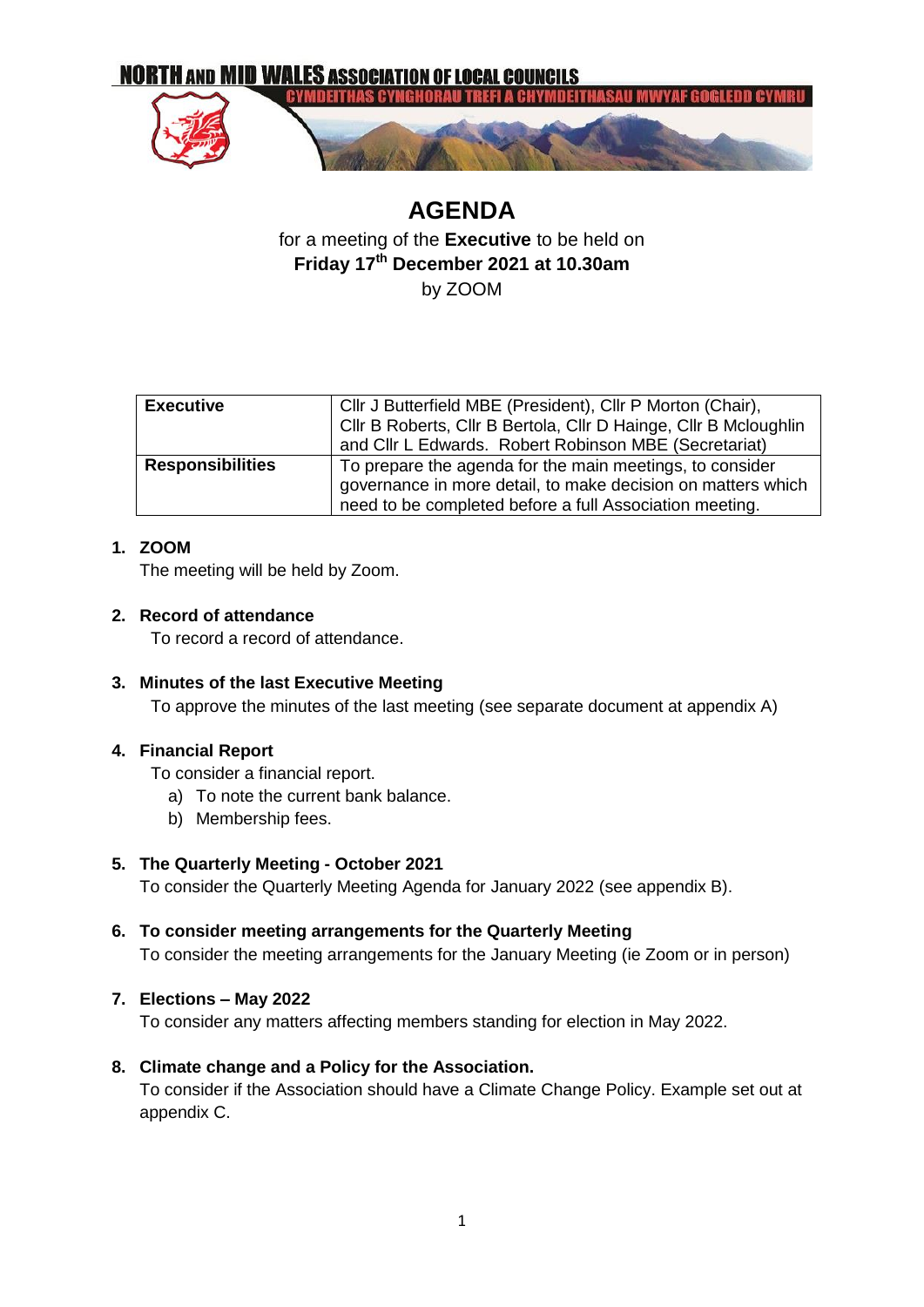# **NORTH AND MID WALES ASSOCIATION OF LOCAL COUNCILS**



### **9. Council Tax**

To review where we are on the campaign to seek changes to the Council Tax system. See appendix D.

# **10. Any other matters of business**

To consider any other items of business raised by Members of the Executive.

### **11. Actions to be taken forward**

To note actions to be taken forward from the meeting.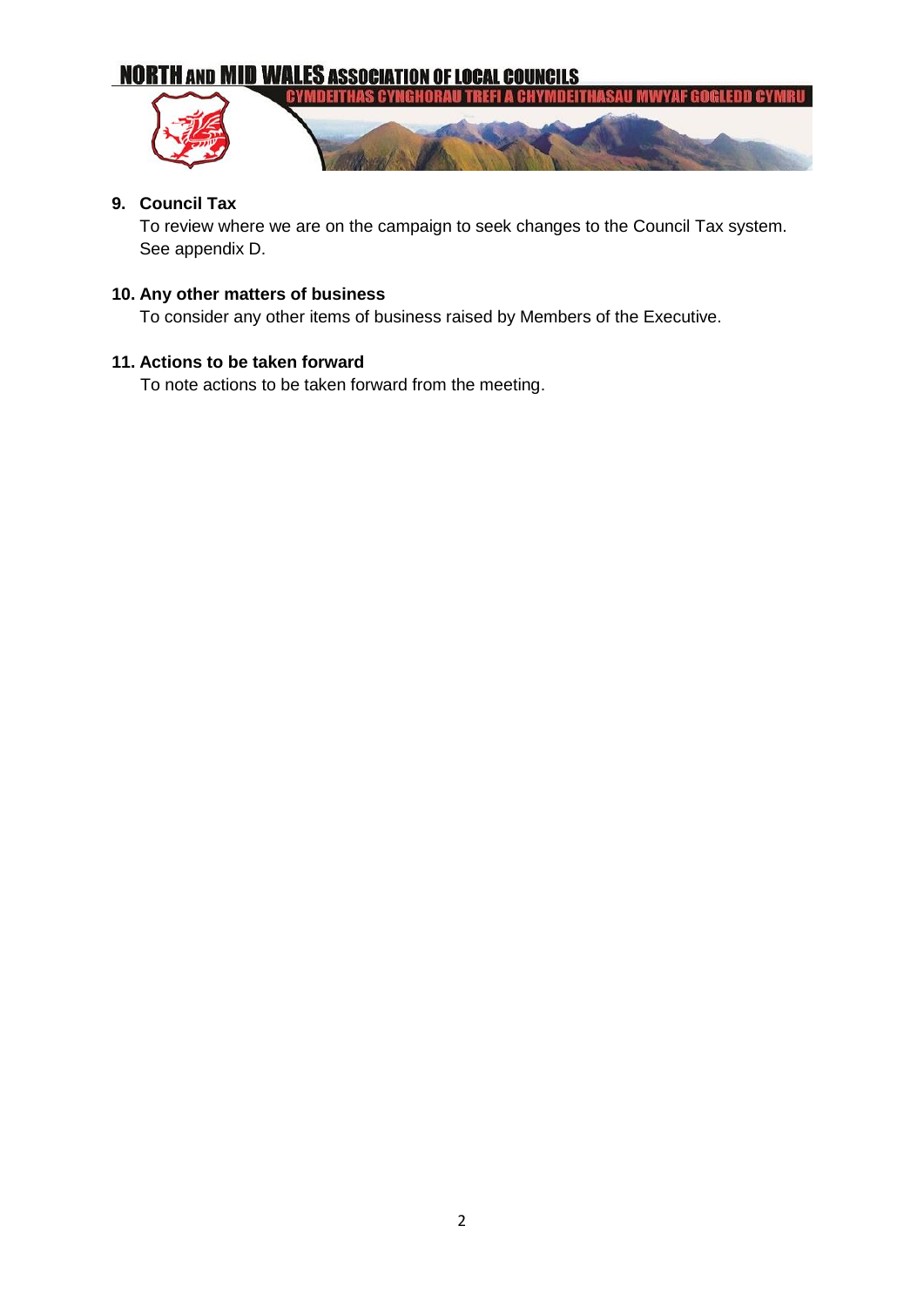

**APPENDIX A**

# **MINUTES**

# of a meeting of the **Executive** held on **Friday 17th September 2021 at 10.30am** by ZOOM

| <b>Executive</b>        | Cllr J Butterfield MBE (President), Cllr P Morton (Chair),<br>Cllr A Ashworth, Cllr B Roberts, Cllr B Bertola, Cllr D Hainge,<br>Cllr B Mcloughlin and Cllr L Edwards. Robert Robinson<br>(Secretariat) |  |
|-------------------------|---------------------------------------------------------------------------------------------------------------------------------------------------------------------------------------------------------|--|
| <b>Responsibilities</b> | To prepare the agenda for the main meetings, to consider<br>governance in more detail, to make decision on matters which<br>need to be completed before a full Association meeting.                     |  |

### **Present were:**

Cllr Peter Morton (Chair), Cllr Alyn Ashworth (Vice Chair), Cllr Brian Bertola, Cllr Bernise McLoughin, Cllr Brian Roberts and Robert Robinson (Secretary).

### **Apologies received**:

From Cllr Joan Butterfield, Cllr Lynnette Edwards and Cllr Derek Hainge.

### **12. Welcome**

The Chair welcomed all to the meeting.

### **13. Minutes of the last Executive Meeting**

The meeting approved the minutes of the last meeting.

### **14. Actions from last meeting**

The meeting noted the actions taken since the last meeting.

### **15. Financial Report**

The meeting considered a financial report as follows:

### **c) To note the current bank balance.**

The meeting noted the current bank balance of £5,650. The invoices for renewal of membership have been sent out and should now start coming in.

### **d) Insurances for 2021/22.**

The current third party insurance has been withdrawn as the Association has not been meeting. The Secretary is to put insurance in place when we meet again in person.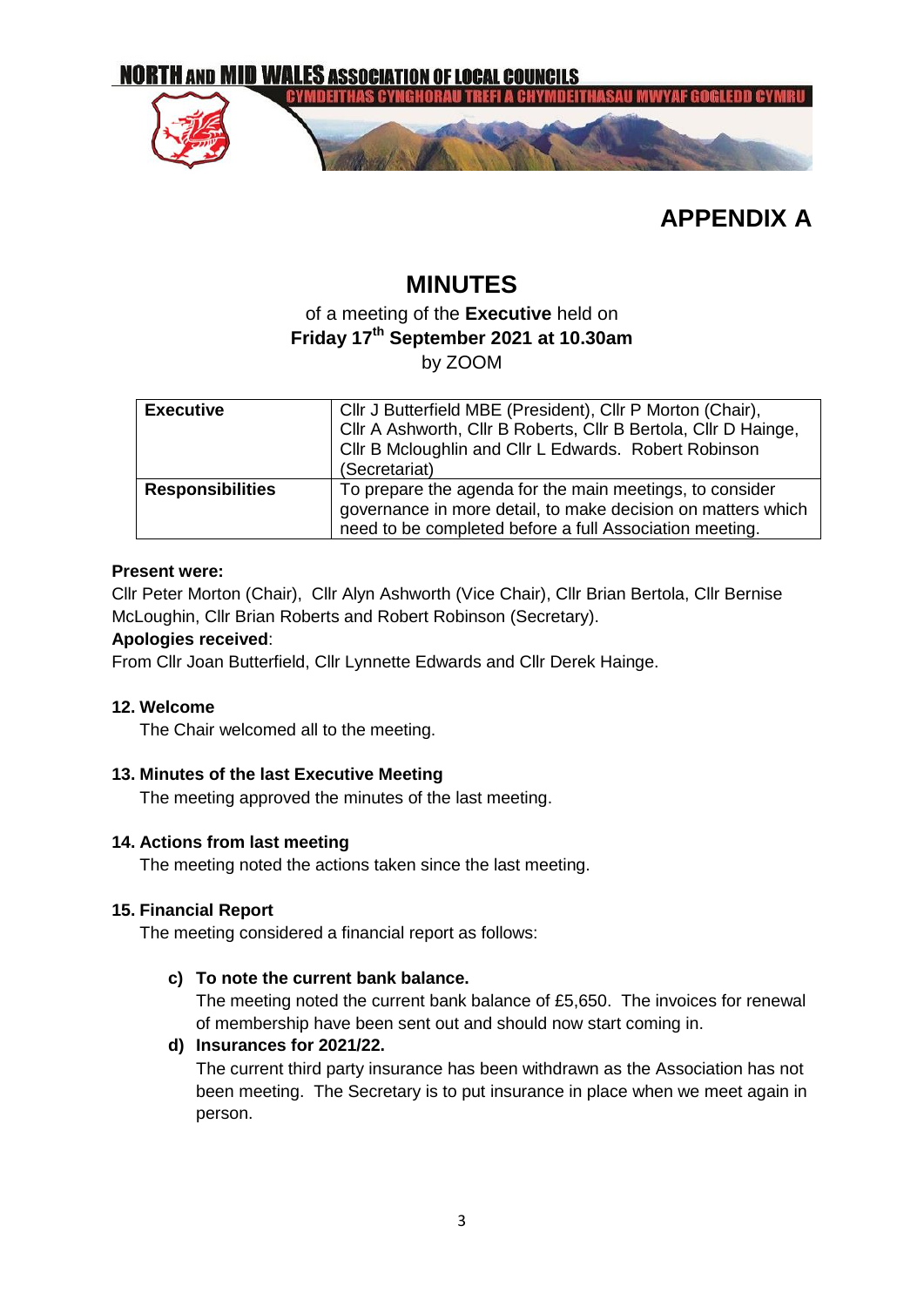# **NORTH AND MID WALES ASSOCIATION OF LOCAL COUNCILS**



### **16. The Quarterly Meeting - October 2021**

The meeting considered the Quarterly Meeting Agenda for October 2021. A copy of the approved agenda is attached at appendix A.

### **17. To consider meeting arrangements for the Quarterly Meeting**

The meeting considered arrangements for the October Meeting (ie Zoom or in person). The meeting agreed that meetings should be held by Zoom until at least the end of the year. A review of the situation will be considered at the December 2021 Executive meeting.

### **18. Consultations**

The meeting considered the following consultations:

- a) Qualifications for Town Clerks The Association after consultation with members supports the proposals
- b) 20mph speed limits The Association supports the introduction of 20mph limits around schools or for specific areas only
- c) Rates for Holiday Lets To be discussed at the next quarterly meeting
- d) Covid 19 rating appeals The Association has objected to any removal of appeal rights

### **19. Queens Platinum Jubilee**

The meeting agreed that the Secretary should send a card congratulating the Queen on the Platinum Jubilee since here coronation. It was felt that each Council will hold their own events.

### **20. North Wales Coast Railway**

The meeting received a short report on the current TfW trains.

### **21. Independent Review Panel for Wales**

To consider any other items of business raised by Members of the Executive.

### **22. Actions to be taken forward**

The following actions are to be taken forward following the meeting.

| <b>No</b>      | ltem                                         |
|----------------|----------------------------------------------|
|                | <b>Publish minutes of Executive</b>          |
| $\overline{2}$ | Publish agenda for the Quarterly Meeting     |
| $\mathbf{3}$   | Arrange for consultations to be responded to |
| $\overline{4}$ | Arrange a meeting with the IRPW              |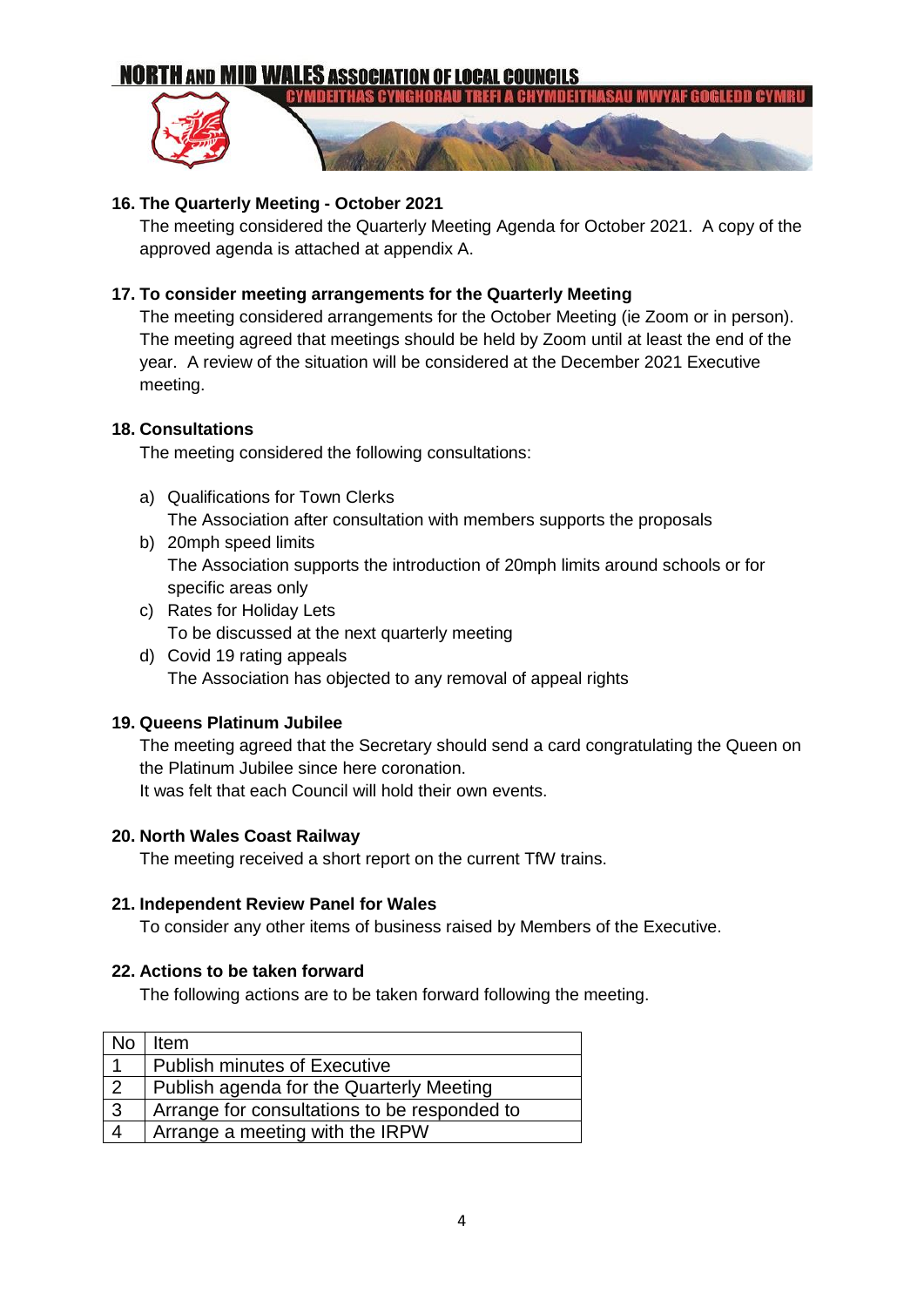

# **APPENDIX B**

# **AGENDA**

# for the quarterly meeting of the **Association** to be held on **Friday 21st January 2022 at 10.30am** to be held by Zoom

# **1. Welcome**

To receive a welcome from the Chair to the meeting.

# **2. Record of attendance**

To record a record of attendance and to receive any apologies for absence.

# **3. Minutes of the last Full Association Meeting**

To approve the minutes of the last full Association meeting held in October 2021.

# **4. Betsi Cadwallader Health Board**

To receive a representative from the Health Board.

# **5. Actions from and since last meeting**

To consider the actions taken since the last full Association meeting:

| <b>No</b>      | Item                                                              | <b>Status</b> |
|----------------|-------------------------------------------------------------------|---------------|
| $\mathbf{1}$   | Prepare minutes and post on website                               | Completed     |
| $\overline{2}$ | Accounts for 2020-2021 audit                                      | Under way     |
| $\overline{3}$ | Holywell transport issues to be raised at the transport liaison   | On agenda for |
|                | meeting                                                           | this meeting  |
| $\overline{4}$ | Meeting with Welsh Government over a minister for North           | Ongoing       |
|                | Wales to be progressed.                                           |               |
| 5              | Invite Betsi Cadwallader Health Board to the January              | Completed     |
|                | meeting.                                                          |               |
| $\overline{6}$ | Respond to the Homeless Consultation                              | Completed     |
| $\overline{7}$ | Raise the subject of electric cars with the Executive at its next | On agenda for |
|                | meeting (Holywell request)                                        | this meeting  |

# **6. To receive a report on Homeless in North and Mid Wales**

To consider an update on the above.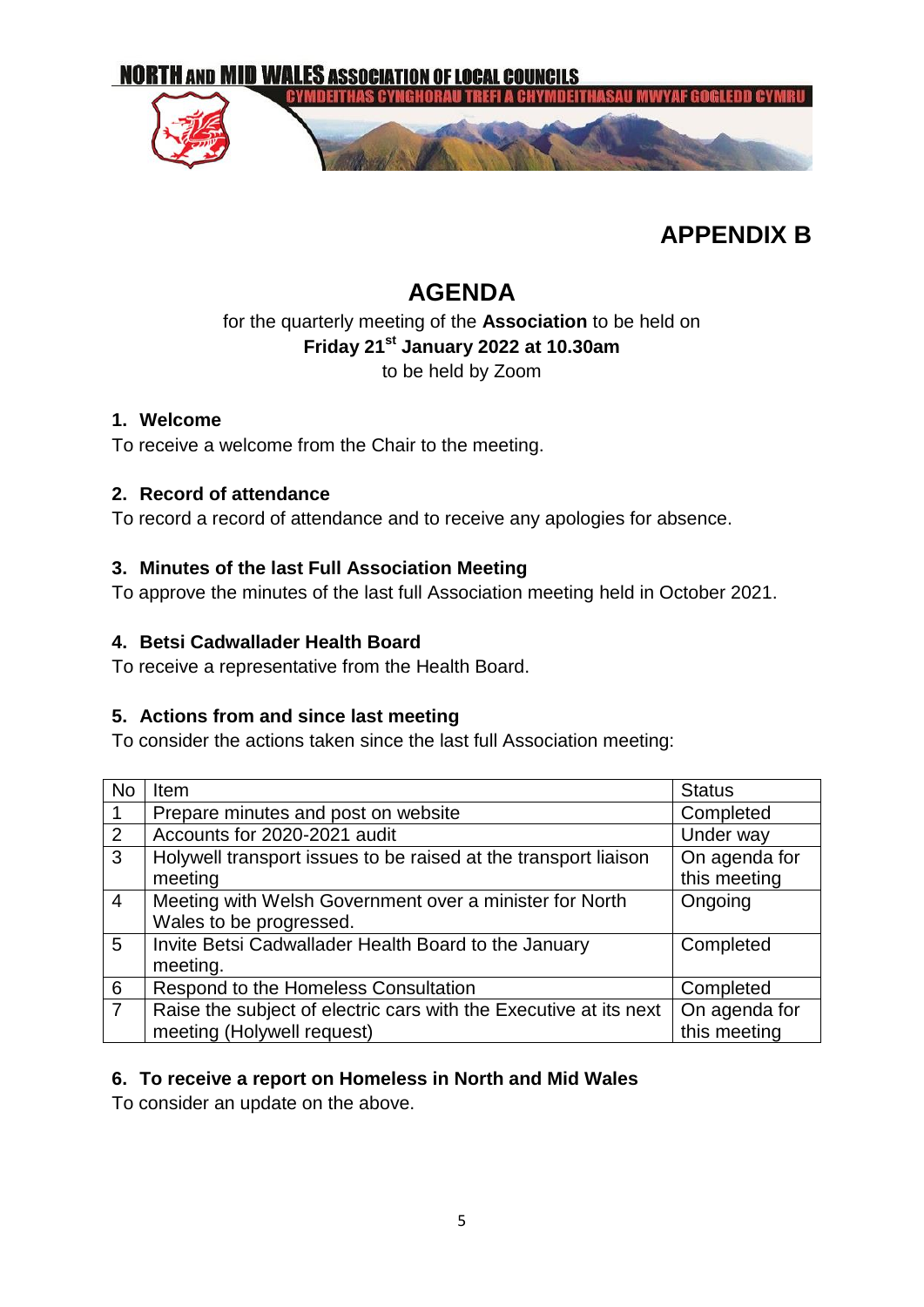

# **7. North Wales Coast Transport**

To consider matters relating to transport in Wales as follows:

- a) Rail Services North Coast report form the Committee.
- b) Electric cars (raised by Holywell Town Council).
- c) Transport issues in Holywell.

# **8. Consultations**

The note the consultations completed since the last meeting which were:

- a) Homeless Consultation
- b) The IRPW Consultation.

# **9. Council Tax**

To consider progress on seeking a review of Council Taxation. See appendix.

## **10.Any other matters of business**

To consider any other items of business raised by Members.

### **11.Date for next meeting**

To note the dates for future meeting.

### **Quarterly Meetings**

Friday 21st January 2022 Friday 22nd April 2022

### **Executive Meetings**

Friday 17th September 2021 Friday 17th December 2021 Friday 18th March 2022 Friday 10th June 2022

All meetings start at 10.30am and will by Zoom until restrictions allow.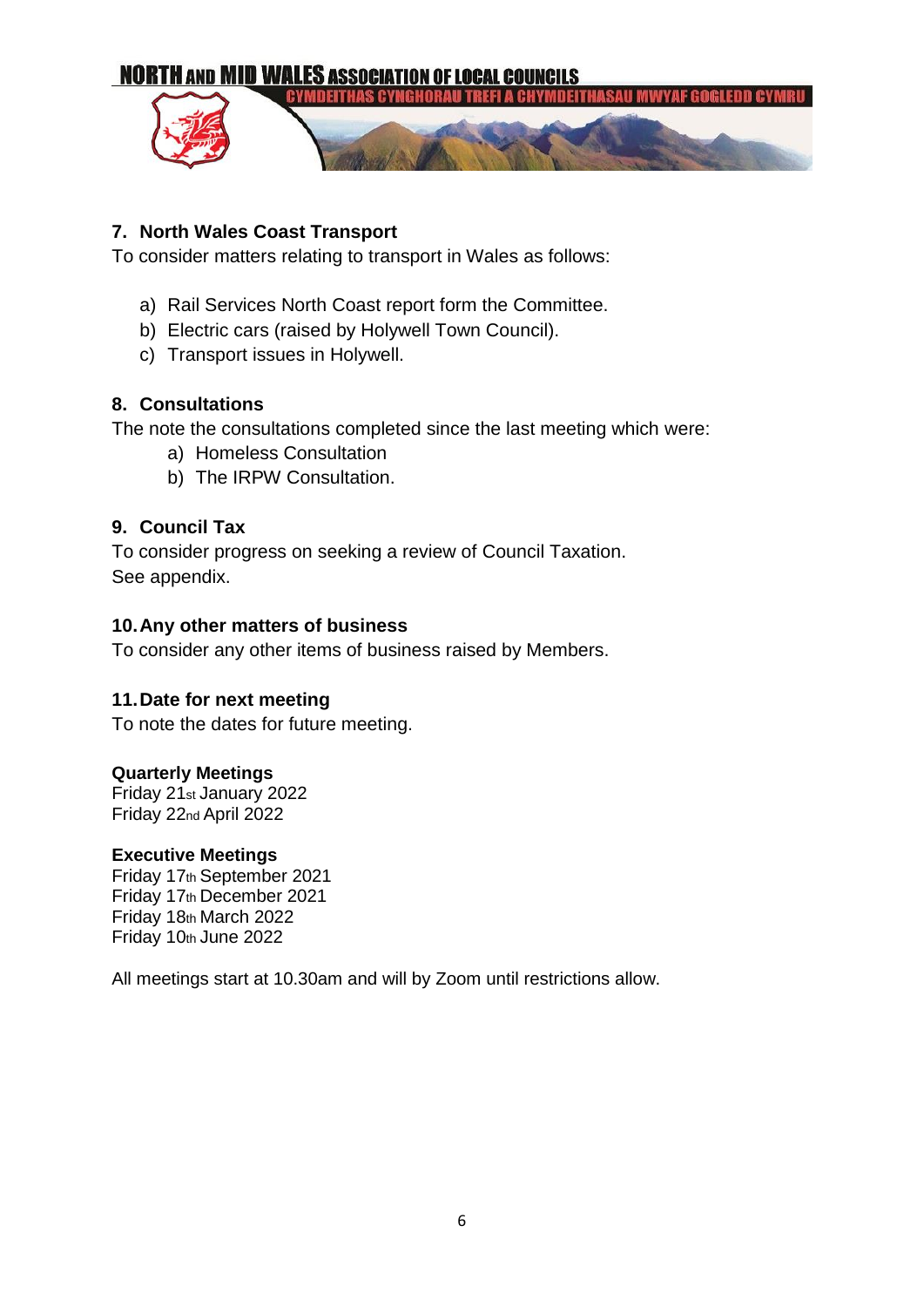

**APPENDIX C**

# **The Town Council Climate Change Action Plan**

# **LIST OF POSSIBLE ACTIVITIES**

**Drive less** - Walk, bike, car-pool or take mass transit more often. You'll save one pound of carbon dioxide for every mile you don't drive! Use vehicles less.

**Executive Meetings –** Host Executive Meetings by Zoom to reduce travel.

**Recycle more** - Reduce paper copies to only those needed to function.

**Avoid products with a lot of packaging** – when purchasing goods for the Association to consider who is used to reduce packaging.

**Plant a tree** - Plant a tree in the area of the Chairs Council each year.

**Turn off electronic devices** – All Association equipment to be turned off at the end of each day.

**Efficient equipment -** When equipment is renewed to replace with energy efficient products.

**Renewable Energy** - Support renewable energy schemes where they are environmentally friendly.

**Publicity** - Make the public aware of the Association's actions and consider how to promote the global warming issues.

**Monitoring -** Ensure monitoring of the policy so that progress is made.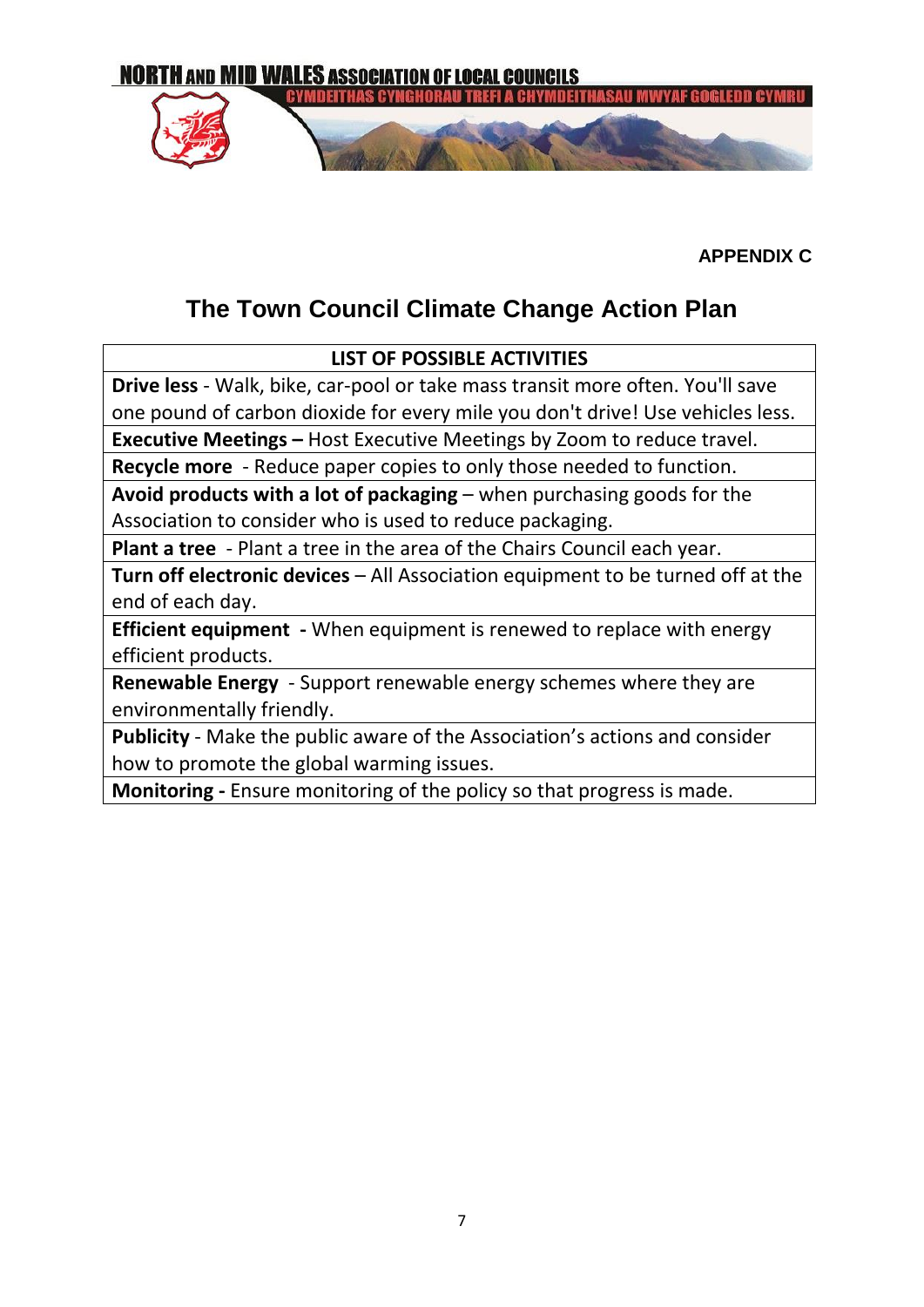

**APPENDIX D**

# **COUNCIL TAX**

# **1. Introduction**

There has been a number of calls for Government to find a more fair and equitable method of funding local services through Council Tax. This paper gives some ideas as to what the Association might wish to consider.

A government think tank recently posted 'Is there an alternative? There has to be. As courts continue to be brought to a standstill by council tax debt cases and bailiffs make more visits to desperate families, Westminster needs to wrestle with the issue as some governments before have tried to do, to find a way of updating council tax for the post-property boom age, and make the wealthy pay their fair share compared to those on low incomes.'

# **2. What does the Council Tax pay for**

The Council Tax collected is retained by the principle authority to pay for local services. The proportion of Council Tax to the total income of a principle authority is shown in the chart below:



The Welsh Government allocation includes business rates.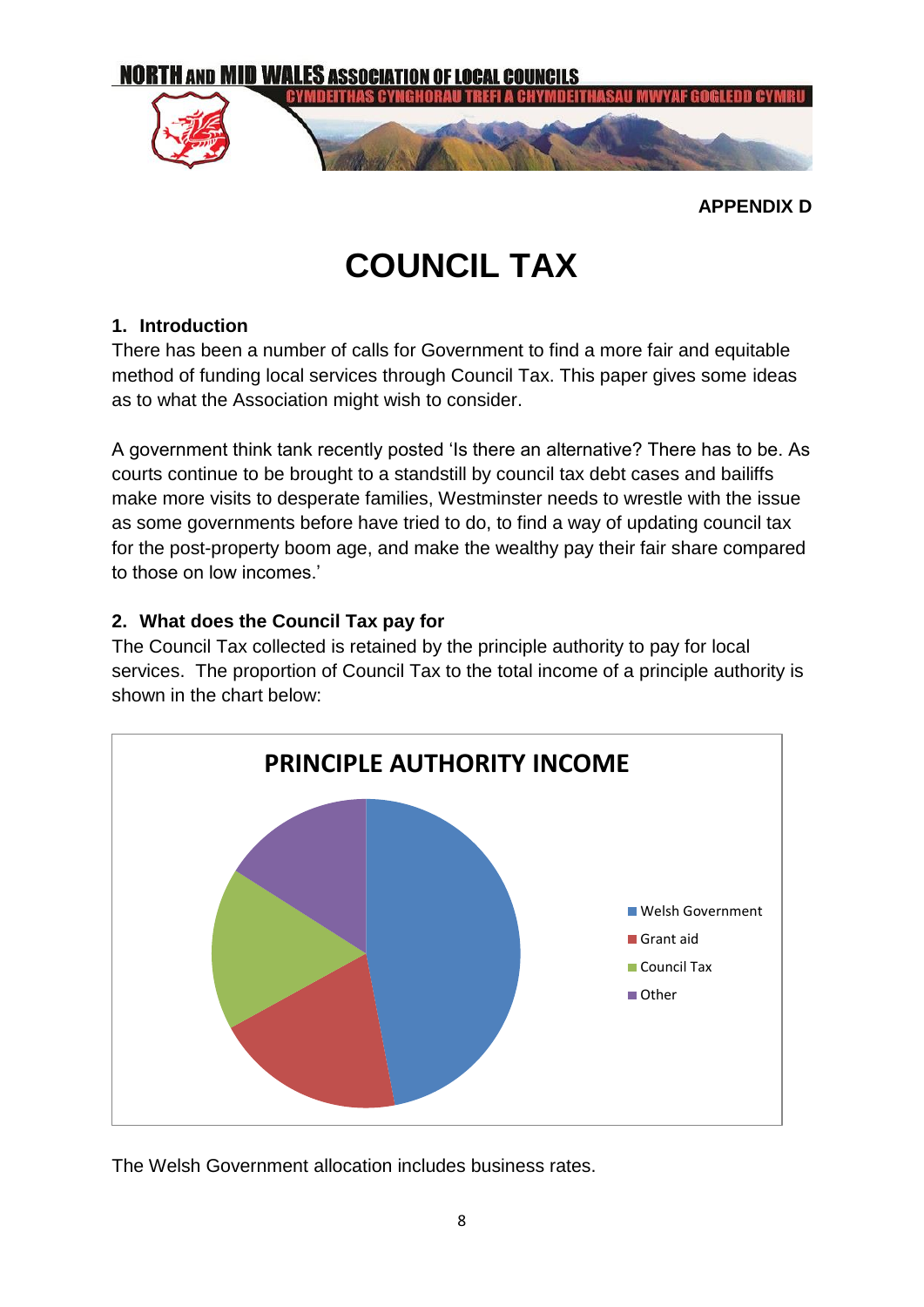

The above is that published in Denbighshire but all Principle Councils are similar.

# **3. The issues**

The main issues include:

- i) With more people being employed on the minimum or living wage the proportion of take home pay spent on Council Tax is disproportionate.
- ii) It is one of the very few taxes which are not progressive and based upon ability to pay.
- $iii)$  It is a property tax in the way it is assessed.

# **4. History**

There has for decades been a form of 'rates or tax' on residential occupation. The schemes which have been in place (or nearly put in place) in recent times are:

- i) Rates: An amount paid in the pound against a rateable value. The rateable value was based upon the rentability of the property.
- ii) Community Charge: An amount paid by each person over the age of 18. (i.e. if there is on person in a home they pay one share, if there are five people in one home they pay five shares)
- iii) Council Tax: A charge based upon property sale values within set bands.

# **5. The alternatives**

Possible alternatives to the current Council Tax taking into account 'ability to pay' could be:

# **i) Council tax with revised bandings**

Create more upper tax bands lowering the amount paid by those in smaller and less valuable properties. However this does not address the 'ability to pay' aspect but will go a long way towards it.

# **ii) Local Income Tax**

To apply a local income tax. This is complicated, difficult to administer and very difficult to collect.

# **iii) Rates**

To return to the 'old rates system' whereby a property has a rateable value (based upon rentability of the property) against which a rate in the pound would be applied. More complicated than Council Tax but easier to administer than local income tax.